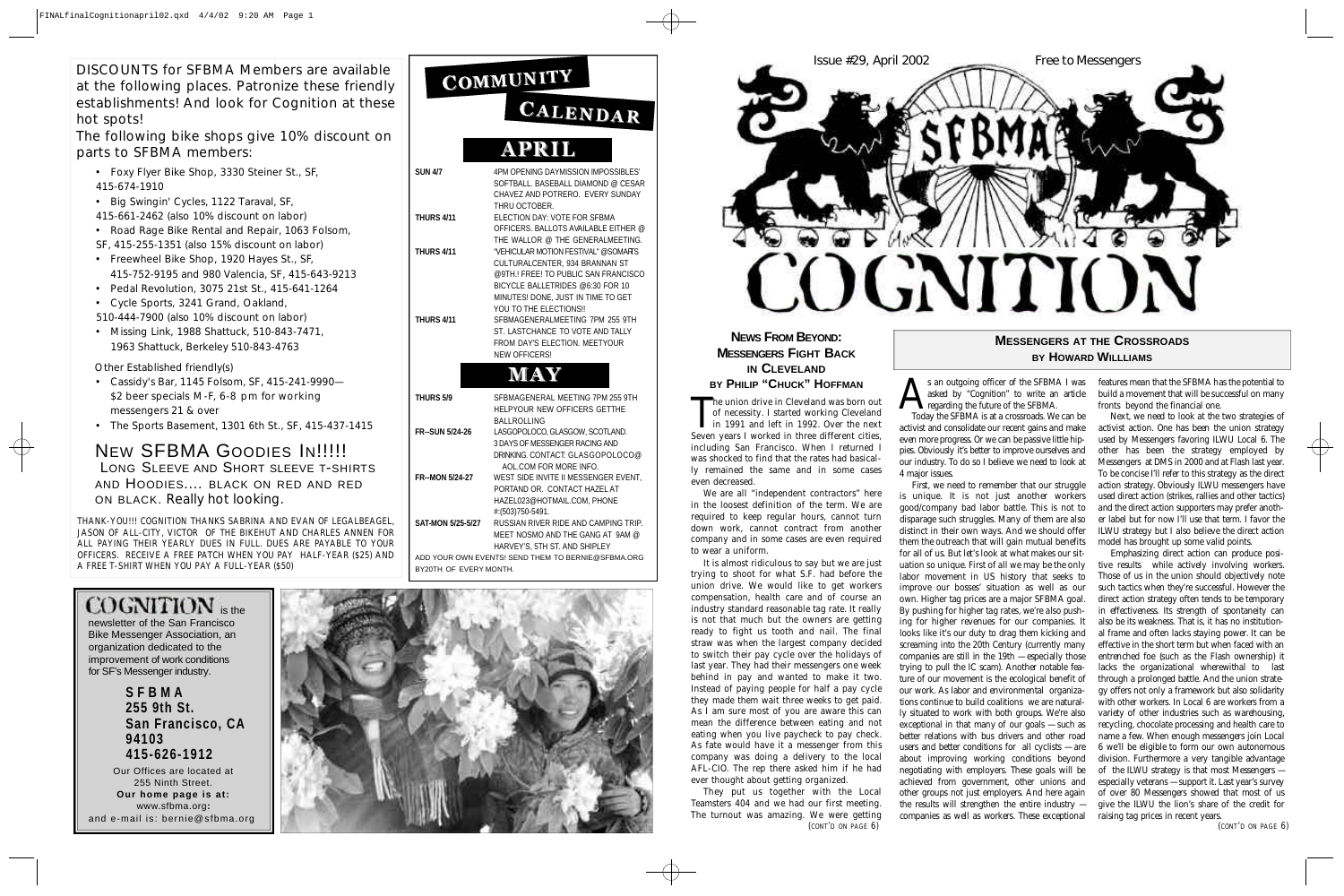**President:** Damon Votour **Executive Director/Editor: Bernie Corace Secretary: Howard Williams Treasurer:** M. "Rak" Affonso **Copy Editor: C. Nellie Nelson Layout:** Donny Don Don **Masthead Logo:** Louie Seastres

#### **ESTABLISHED 1990**

The San Francisco Bike Messenger Association was first started as a humorous, yet-in-yer-face, answer to the AMCS; if the owners could have a club, so could we.

#### **WHO WE ARE**

We are you, if you are a current or former employee of the SF messenger industry. This includes walker, bicycle, moped, motorcycle, and driver messengers, as well as order-takers and dispatchers.

#### **WHAT WE WANT**

We want what is well overdue: appropriate compensation for our efforts. This includes a livable wage, health insurance, sick pay, vacation pay, pension plan, equipment compensation, etc. You know, normal workers' rights.

#### **HOW WE WILL GET IT**

We will get it by becoming one unified force,and standing up to the entire industry with our demands. In the past, we have proven that we can stick together to help each other out by holding countless benefits, hosting the best Cycle Messenger World Championships of all time, coming together to pay tribute to fallen comrades, holding toy drives for needy kids,the annual Russian River Ride and even things as simple as creating our own underground social scene each and every day of the week. Now that we have a working agreement with the most powerful union in the Bay Area, the International Longshore and Warehouse Union, we have the experienced backing to stand up in our industry and achieve our goals.

#### **WHAT YOU CAN DO**

Volunteer for the SFBMA. You can leave a recording that 415-626-1912. Dues are \$5 each month/or \$50 a year and may be paid to Damon, Rak, Howard and Bernie.

Attend as many events as you can without becoming obnoxious as starlings.

In the interest of educating the<br>electorate Cognition asked all<br>candidates in the upcoming<br>SFRMA elections to answer a few n the interest of educating the electorate Cognition asked all SFBMA elections to answer a few simple questions; to list their age and experience, their interest in holding the office, what they believe makes them qualified, and lastly, their goals if elected. Here are their replies.

## **MESSENGER QUESTIONNAIRES!**

**Who doesn't love pancakes?**

### **Tropical Pancakes:**

**Mix all the dry ingredients, then add the wet. Add the nuts last, and mix until just mixed, if you make pancake batter too smooth the pancakes come out rubbery. Pour onto a lightly greased hot skillet and cook until lightly brown on both sides. Serve w/ bananas and maple syrup.**

### **- Or if you prefer french toast:**

**2 Cups soymilk**

**Breakfast food... BY BECKY MOREY**

- **1/2 Banana 1/2 Cup applesauce 1/2 Teaspoon nutmeg 1 Teaspoon cinnamon 1/4 Teaspoon salt 8-10 Slices of stale or dried overnight bread chopped macadamias**
- **2 sliced bananas**

**1 1/2 Cups flour 1/2 Cup corn flour 1/4 Cup oats 1/4 Cup crushed or chopped finely macadamia nuts 2 Teaspoons sugar 1/2 Teaspoon salt 1 Teaspoon baking powder 2 Cups soy or rice milk 1 Cup coconut milk 1 Teaspoon rice vinegar 2 Bananas - sliced Maple Syrup WHAT YOU SHOULD HAVE**

**maple syrup**

**Blend all ingredients in a blender or processor until smooth and then pour the mixture into a shallow container. Dip the bread in the batter to cover both sides and cook on a lightly oiled skillet until brown on both sides. Serve w/ bananas, nuts and syrup.**

**And yes, you may have noticed that both of these recipes are vegan... but what do you want? Would you like to see a vegan kid write meaty or cheesey recipes? You ought to know better! Enjoy!**





*Rick w/his recorder @ Horseshoe Pits Photo by Kyle Shepard*

**WHAT YOU SHOULD HAVE**

Name: Aaron

LaLonde Age: 26 Messenger Experience: 2yrs. BPS, Western, City Sprint, NoBS

I am interested in the office because I'm genuinely want to improve conditions for

bike messengers and to continue to make the SFBMA a force for positive change. I am dedicated to doing a good job and I'm extremely fair. My main goal will be to get the SFBMA more involved in organizing. Also I would like to see larger and shorter meetings.

Name: Sabrina Giuliana DeMio Age: 27

Messenger Experience: Beginning the

fall"97, 1.5 yrs Silver Bullet, 9 months Advanced/ Special T., 1.5 yrs Lickety Split (1 year as road manager), 11 months @ Lightning Express, 10 months as owner/operator Legalbeagle

I am very good at running things. Legalbeagle is doing better than I ever could have expected. But most importantly, I demand respect from my clients for the work that I do. I hope to expand on that, so that all messengers are given

# **ELECTION 2002**

#### **CANDIDATES FOR PRESIDENT:**

Name: Thomas Miller Age: 33

Messenger Experience: 9yrs. Worked in Toronto, Baltimore,

N.Y.C. and S.F. DMS (Canada), Cavalry Courier, Breakaway, Laser Courier, Ultra-Ex, Express Network, Taylor/Price, Attorneys Express, Western Attorney Services

I believe my experience will help benefit this association. My goal if elected is what is well over due; appropriate compensation for our

efforts, a livable wage, health insurance, sick pay, vacation pay, pension plan, equipment compensation, etc.

Name: Damon Votour

Age: 32

</u>

Messenger Experience: 10yrs in San Francisco, 2 terms as SFBMA President No reply to questionnaire given

#### **CANDIDATES FOR EXECUTIVE DIRECTOR:**



*Votour photo by Bernie*



*Executive Director Candidates, Aaron Lalonde, Sabrina DeMio, Carey Dall photo by Bernie*

*cont'd on page 3*

# **COGNITION**



*Frank Chu and Jeremy at the Wall on 10-9 day photo by Kyle*







# SFBMA MINUTES **8**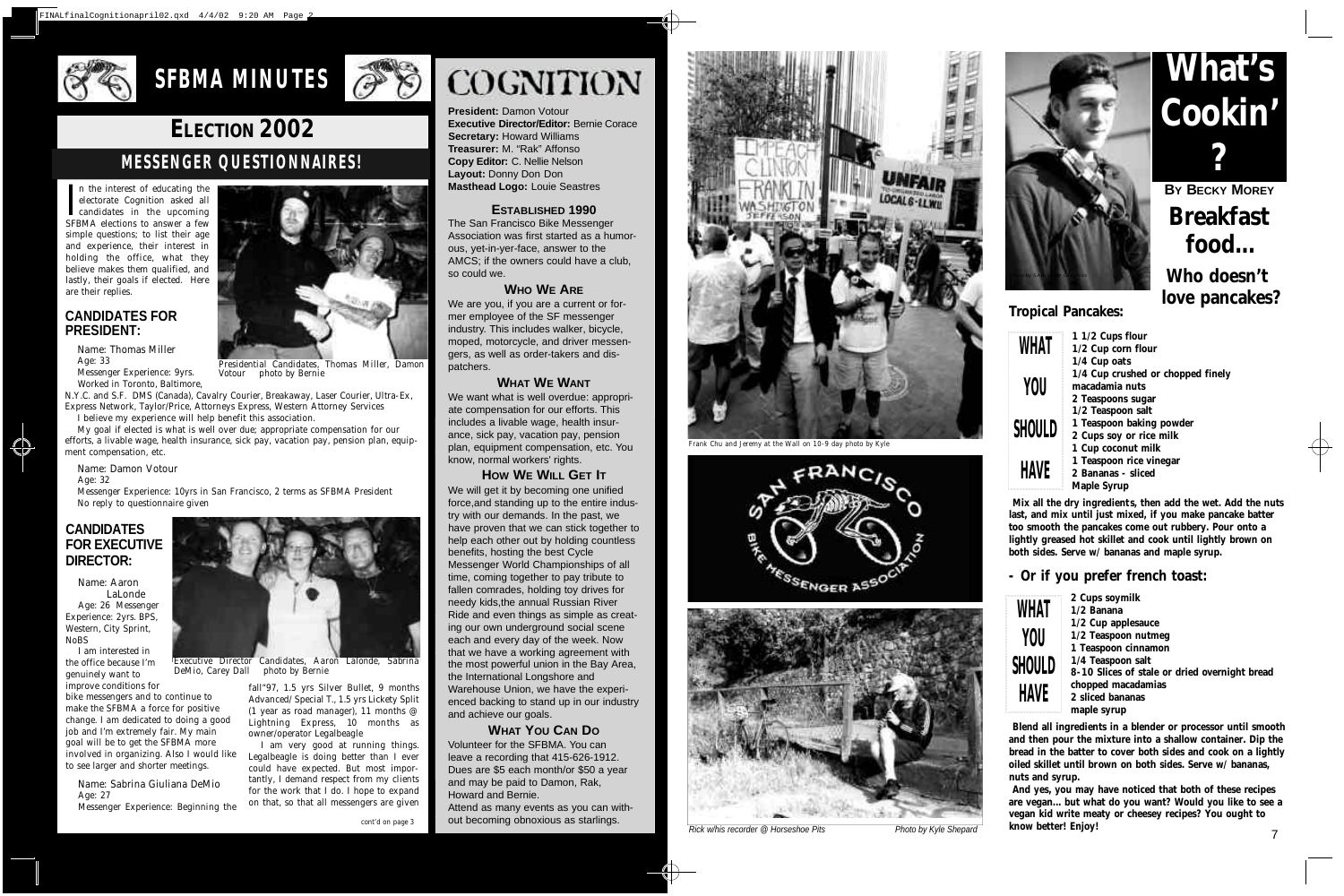Ultimately, Messengers at each company must decide which strategy to use. If some companies choose the ILWU strategy and others go with the direct action then it is still necessary for both groups to work together if an industrywide action comes down.

The third issue concerns our brothers and sisters behind the wheel. We need to organizing and – when necessary – take gain support from Driver Messengers. This has been said so much it's become a cliche. I'd like to get beyond the cliche and look at this issue in depth.

I think too many of us on bikes disparage Drivers because we see them as Francisco Messengers Association. ecologically incorrect. Actually this overlooks the environmental potential of Drivers — a potential overlooked by Messengers have no balls! The women in Messenger companies. By serving as a our industry have consistently shown the delivery service for private residences as most courage on the job and they've well as for businesses, Drivers can contributed to our community and to our decrease the use of autos by their clients. In some cases residential clients may Sometimes I've shamed myself into even no longer need cars at all if their delivery needs are efficiently met by Driver Messengers. This means less auto congestion, fewer accidents and decreased pollution. It also means that as Drivers service the outer suburbs of the Bay Area we'll be able to expand our own territory farther. On the Speedway long board we see this in microcosm: when Drivers get more business they do more out of town tags and as a result we move to the outer neighborhoods and even beyond the City. On an industrywide basis, this "March Inland" can be mutually beneficial to Drivers and Bikers cles for others. We owe ourselves a few alike while offering our nation a chance to cut our addiction to gasoline. This has

become even more imperative in light of the fact that Ben Laden is subsidized by petro-dollars sent from oil sheiks financed by that very addiction.

On the other side many Drivers still fail to take us seriously. Some see us as hippies with no real responsibilities. The best way to kill that prejudice is to keep some job actions that wake them up.

To make our movement truly open to all Messengers I propose that we bring in Drivers as full and equal partners and that we rename our organization the San

Last but certainly not least I've said it before and I'll say it again. The bravest struggle far beyond their numbers. doing better just because I know there's women like Rebecca Reilly, Angie Garofalo, America Meredith, Serenity Enriquez, Cate Cusick and others who have already done plenty. Having more women in the industry and in the struggle will make us stronger. In the meantime we men can do better by them.

In conclusion I believe we'll advance if we appreciate the uniqueness of our struggle and utilize it to reach out to workers within and beyond our great profession. We're San Francisco Messengers. Every day we perform miramiracles of our own.

**MESSENGERS AT THE CROSSROADS BY HOWARD WILLLIAMS** *(cont'd from page 1)*

 $\bigoplus$ 

#### **NEWS FROM BEYOND: MESSENGERS FIGHT BACK IN CLEVELAND BY PHILIP "CHUCK" HOFFMAN**

more respect by the general white-collar populous of San Francisco, both our clients & our bosses. You shouldn't have to own your own company to get respect on your job.

Name: Carey Dall

Age: 25

Messenger Experience: 3yrs. Western Messenger, Speedway Messenger My interest in becoming Executive Director of the SFBMA lies in my desire to see messengers in San Francisco come together to address what happens on the job. If we act more collectively, we can change the worse aspects of messengering for the better - and I want to help bring us together to take on these challenges. I feel qualified to do the job of Executive Director because I have been active in the SFBMA for three years. I am familiar with both the inner workings of our BMA, as well as the relationships we have developed with other groups and organizations. My goals are:- Increase participation in the SFBMA- More parties, more BEER- Financial stability for the SFBMA- Burn Howard's blue net shirt- Further relationships between SFBMA and other groups (SFBC, Muni drivers, etc.)- Start membership meetings on time (7pm), and end them by 8.30 pm so folks can get home or to the bar.

#### **CANDIDATES FOR TREASURER**

Name: Nellie Nelson

Age: 30

Messenger Experience: 1yr. Pro Mess and First Legal Vote for some new blood in the treasury department! I haven't been around long enough to get jaded and cynical (yet), plus I'm real good at math. And I've been treasurer of other groups. Also, I've been organizing the whole time I've been a messenger, so I do really give a shit about the larger picture. As treasurer I'd try to increase membership and participation in general. But since this is mostly a position of record keeping, I'd do a damn fine job of that.

Name: M. "Rak" Affonso

Age: ?

Messenger Experience: 2 decades in San Francisco, 2 terms as SFBMA Treasurer.

No reply to questionnaire given

SUGGEST NEW RACK SITES! LOCK BIKE. RACK LOCATIONS NEED TO HAVE A SIDEWALK AT LEAST 10 FEET WIDE IN FRONT OF A PUBLIC BUILDING OR BUSINESS. PLEASE CALL SFBC AT  $415-431-2453$  EXT.  $8$  TO LEAVE A VOICE MAIL WITH THE  $\parallel$ EXACT ADDRESS OF YOUR SUGGESTION. -JOHN  $S$ EAGRAVE  $3$ 

### **CANDIDATES FOR SECRETARY**

Name: Jason Whitehead Age: 33

Messenger Experience: 6yrs, Ultra Ex/Speedway, All City My interest in the job is simply to be more involved in the SFBMA. My qualification comes from my experience as a courier, and my involvement in helping to unionize Ultra Ex. As for being Secretary, I believe it is useful to be concise and organized and to the point; I am all of these things, and therefore think I will do the job well. Aside from executing the office of secretary well, I would like to play my role in getting the SF courier community more involved in the SFBMA, and continue to promote better working conditions and pay for the SF courier.

Name: Michael W. Crane

Age: 45

Messenger Experience: 3 yrs, Aspen, BPS, Dynamex, Special T. 9yrs Crane Courier

I have worked on the membership list in ''97 and enjoy keeping records. My goal is to keep all records accurate and do whatever else needs to be done.

#### Name: Sabrina Giuliana DeMio

Age: 27 Messenger Experience: Beginning the fall"97, 1.5 yrs Silver Bullet, 9 months Advanced/ Special T., 1.5 yrs Lickety Split (1 year as road manager), 11 months @ Lightning Express, 10 months as owner/operator Legalbeagle

I like writing. It would be interesting to pen letters in interest of the SFBMA. I have written over 1000 pages of essays (ouch), so I think that my ability to communicate on paper is exceptional. I also think that it is important in any such organization to keep clear & concise records of what occurs both in & outside of meetings. And so, I suppose it is also pertinent that my organizational skills are also very good.

# **MESSENGER QUESTIONNAIRES! ELECTION 2002**

#### **CANDIDATES FOR EXECUTIVE DIRECTOR:** *cont*



*Treasurer Candidates: Nellie Nelson, M "Rak" Affonso, photo by Bernie*



*Secretary Candidates: Jason Whitehead, Michael Crane, Sabrina DeMio photo by Bernie*

about 95% support from messengers. This went on for a few weeks and we still kept the support but now have hit a snag. We need to get the drivers involved in order to get a majority vote at a given company. Like most cities we are very separate from the drivers. We are doing our best to bridge the gap. It is difficult because many of us are so busy. We need to do around 35-45 tags a day to make a living. This isn't so bad in the short Cleveland summer but in the winter it can be hell. We are currently working on the drivers but many are scared or just apathetic. Two of us have been fired already but have filed with the labor board. This will hopefully help others secure their jobs in the future. For now we both have new jobs as messengers and are trying to keep a low profile, so that we can continue to keep this drive strong. We are also in the process of setting up a BMA so they can become better organized as a community. Any help or advice anyone has out there would be greatly appreciated.

*Editor's note: You can email Chuck and the rest of our Cleveland comrades your support and advice at polkacityskates@earthlink.net or read more about their struggle at http://www.messen gers.org/features/articles/articles2002/plaindeal er210302.html Way to go, Cleveland!* 



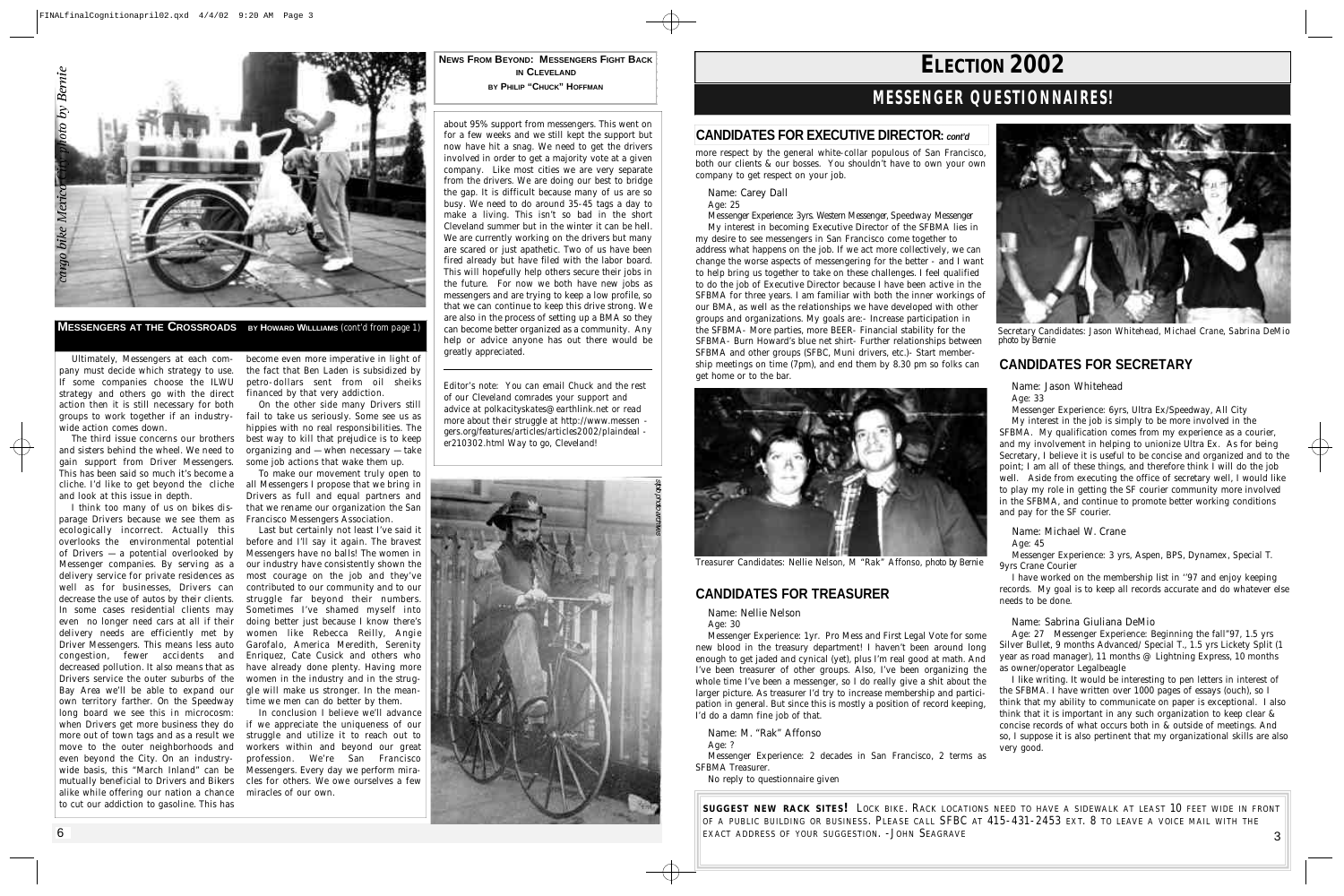FINALfinalCognitionapril02.qxd 4/4/02 9:20 AM Page 4

 $\Rightarrow$ 

 $\overline{\bigoplus}$ 

 $\bigoplus$ 

 $\bigoplus$